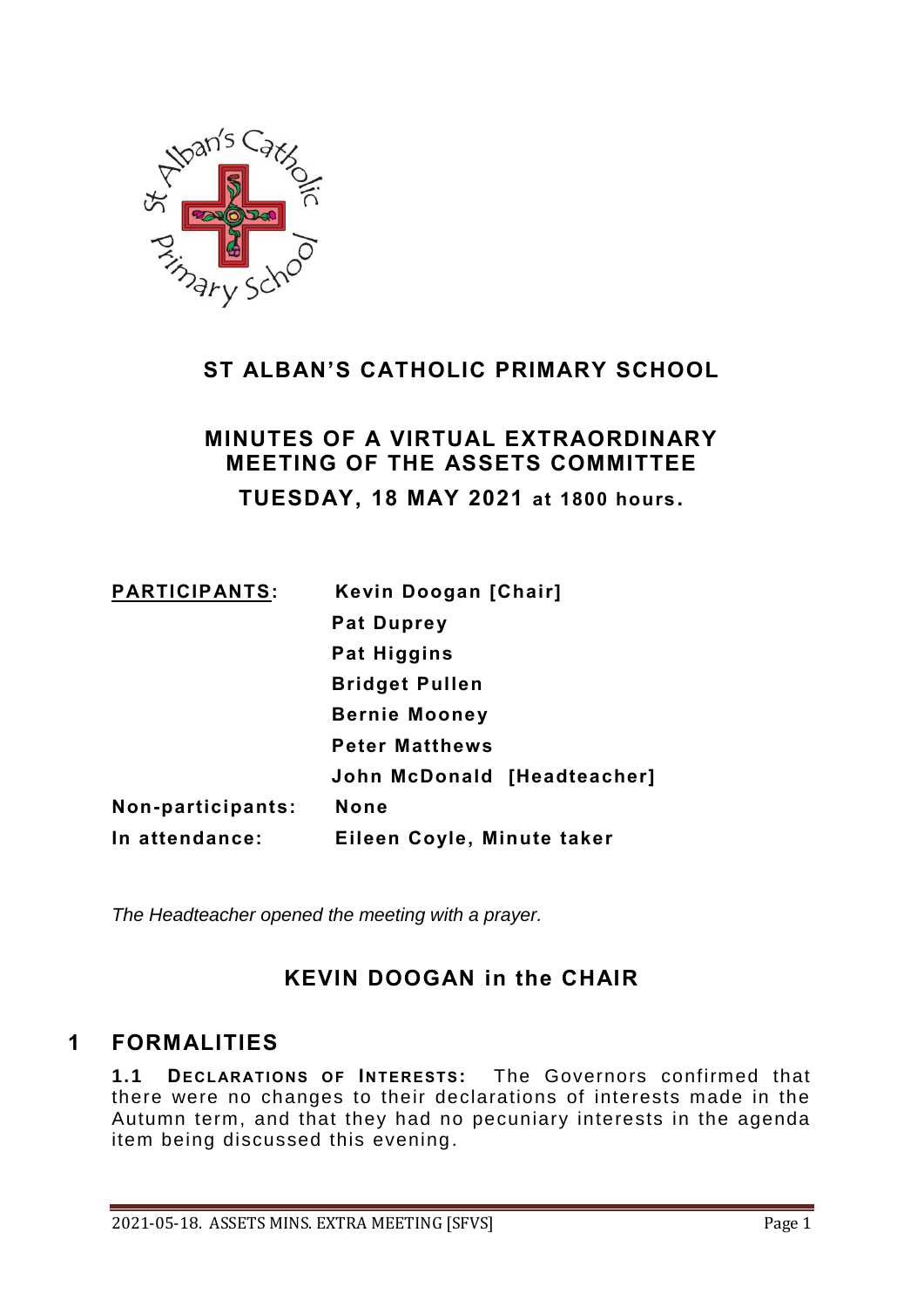**1.2 AP OLOGIES FOR NON -P ARTICIP ATI ON:** There was full participation, therefore no apologies for non-participation were received.

### **2 THE PURPOSE OF THE EXTRAORDINARY MEETING**

The extraordinary meeting of the Assets Committee had been convened to consider the completed School's Financial Value Statement [SFVS] for the 2020/21 financial year.

### **3 SCHOOLS FINANCIAL VALUE STATEMENT [SFVS]**

The purpose of the SFVS is to provide the governing board with assurance that the school is meeting the standards necessary to achieve a good level of financial health and resource management.

The checklist comprises seven sections – governance, strategy, annual budget setting, staffing, value for money, protecting public money and a dashboard. Each of the 29 questions needs to be answered to assure the LA that resources are managed effectively.

All maintained schools are required to complete the SFVS annually and to submit it to the Local Authority by 31 March. This year, the return deadline had been extended to 28 May 2021 due to the impact of the corona virus on schools.

## **4 PRESENTATION OF THE SFVS**

The Headteacher had forwarded the completed SFVS to members of the Assets Committee for reading in advance of the meeting, and to the school's bursar.

A member of the Committee referred to question 3 of the SFVS, viz:

#### **Does the governing body receive clear and concise monitoring reports on the budget position at least six times a year? Commenting that the answer, 'In part' had been given.**

The Headteacher replied that in accordance with the current Scheme for Financing Schools, and the provision of the SLA, the Assets Committee receives comprehensive financial reports from the Bursar three times a year, [ie. at each termly meeting]. At each Board meeting, the governors receive the minutes of the Assets Committee, together with a verbal account of the proceedings at the Assets Committee, and a verbal budget update from the Headteacher or the Finance Chair.

The intention is to look towards providing summary budget reports between meetings in order to comply with the requirement for the Governors to receive budget reports at least six times a year.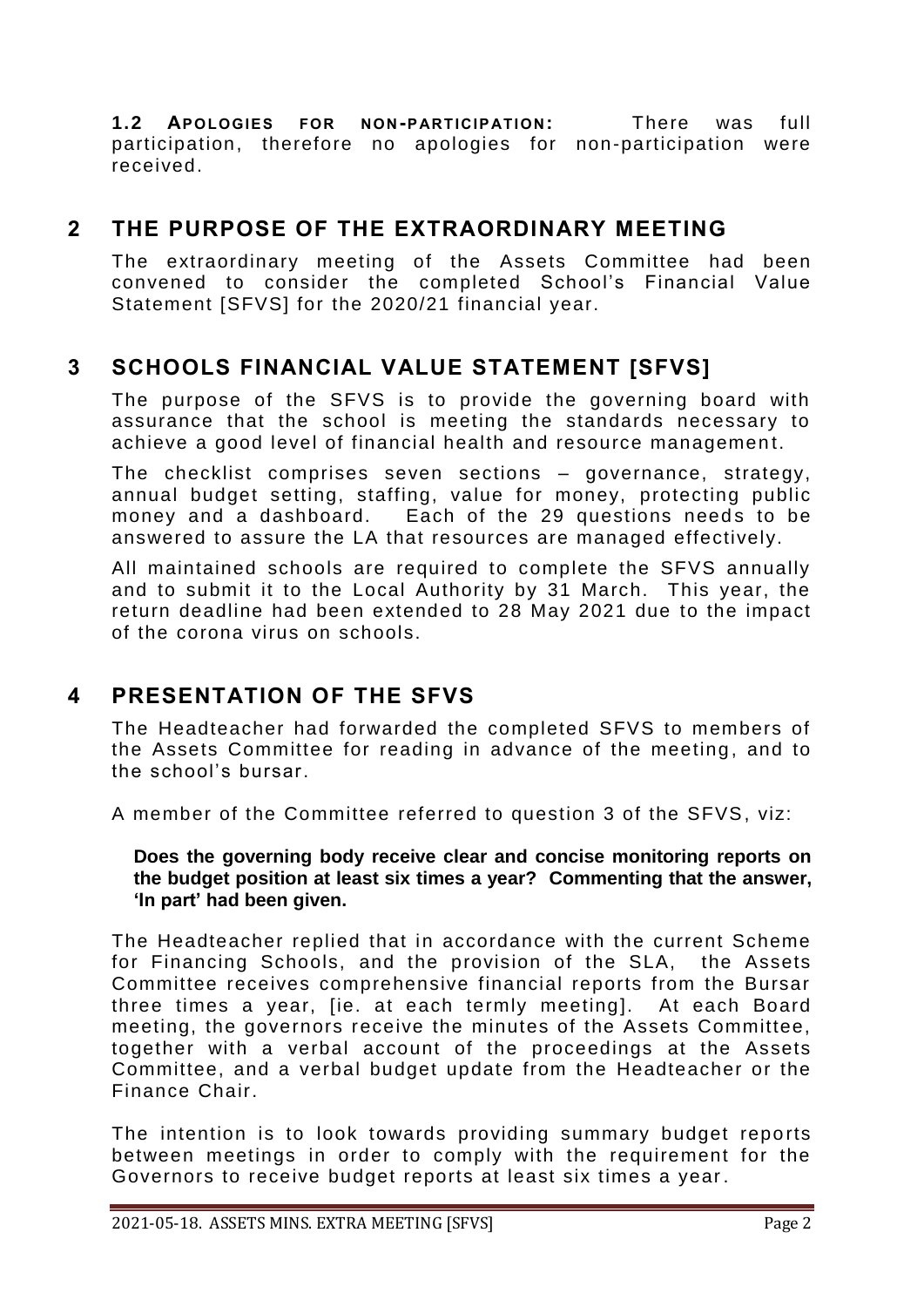# **5 THE DISCUSSION**

During the ensuing discussion, the Headteacher amplified as follows:

- The process for placing orders and authorising invoices has been clarified. One member of staff [usually the Headteacher or Assistant Headteacher] raises an order, and another member of staff authorises payment of the invoice.
- The credit card has been exchanged for a credit card. Unlike a credit card where it is necessary to wait for a statement to be issued, transactions using the debit card are taken from the bank account immediately. [A policy is needed to reflect this].
- Another child has joined the school hopefully, a few more children will join the school prior to September.
- All the required financial policies and procedures are in place.
- The importance of making sure that everything is aligned with the School Development Plan had been discussed previously . This has been done by the Headteacher, although possibly the governors are not fully aware at present of where and how money is being spent. This is particularly important for the catch-up premium, and the pupil premium, which has changed recently.
- When the governors receive the pupil premium report, they will see that the Headteacher has modelled it on finance -based research to show how impact is measured. For example, Maths Whizz is an evidence-based programme whereby children have a virtual teacher, and if a child gets something wrong, the virtual teacher re-teaches it. The programme is expensive, therefore it is a question of whether to fund it using a mixture of the pupil premium and the catch up premium. In the past, some aspects were not evaluated as they should have been; it's a matter of bringing more rigour into what the school is doing.
- Several governors have high levels of financial expertise . Some run their own businesses and others work with financial institutions, and therefore have a good understanding of finances.
- A meeting with the trade unions will take place imminently looking at the staffing of the before and after school clubs, including the separation of contracts of employment, based on the school's needs with a separate contract for any additional hours worked. No staff member will suffer financial detriment; conversely it will provide an opportunity to increase their earning capacity. The salary payments will run through the school's budget but will be shown separately. Income will be channelled into the school's budget